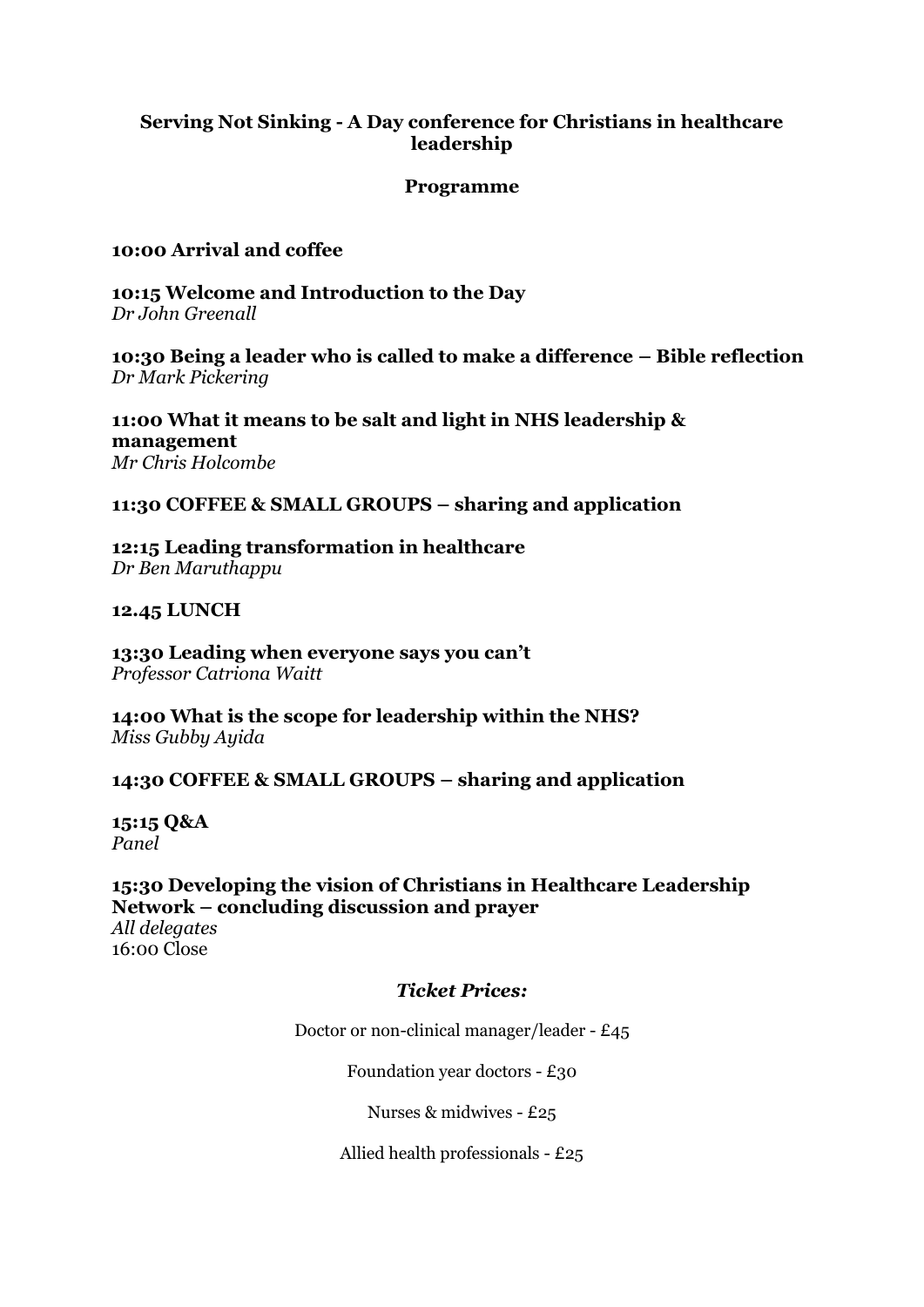#### Students/ unwaged - £10

#### **Speaker Bios**

**Chris Holcombe** is Consultant Breast Surgeon in Liverpool and currently Associate Medical Director for Clinical Effectiveness and President of the Association of Breast Surgery. He has done various leadership roles locally, regionally, and nationally over the years and spent three years working in Africa.

His passion is to 'take his ordinary life - his sleeping, eating, going to work, and walking around life - and place it before God (Romans 12.1 Message) and to ask for God's wisdom and grace while doing it, with the aim of embedding Kingdom values in the workplace, and hopefully making things a little better and a little more Godly for his passing.

Outside of work Chris is married with 4 children, and 7 grandchildren and enjoys walks along the Pembrokeshire coast and getting up a mountain as often as possible, preferably covered in snow and ice.

**Ben Maruthappu** is a London-based doctor and CEO of Cera, a digital-first home healthcare company, which has grown to 10,000 employees and 40,000 daily visits within five years of launch. Ben serves on the Boards of Imperial College Healthcare NHS Trust, one of the largest NHS hospital groups in the country, and Skills for Care, the national body for the UK's social care's workforce. He has a strong interest in research with over 100 peer-reviewed publications and 75 awards and has authored three medical books.

Ben was educated at Oxford, Cambridge and Harvard universities. He was listed in WIRED's 10 Innovators in Healthcare, being named Disruptive Leader of the Year and Entrepreneur of the Year. In 2020 Ben was awarded an MBE in the Queen's New Year's Honours for services to Health & Care technology.

**Catriona Waitt** is a Professor of Clinical Pharmacology and Global Health at the University of Liverpool, working primarily at the Infectious Diseases Institute, Makerere University, Uganda. She leads a team investigating drug dosing, safety, and effectiveness in complex populations such as pregnancy and breastfeeding mothers and their infants and leads several large multinational projects. She is motivated by the words in Micah 6:8: 'He has shown you O man, what is good. And what does the Lord require of you, but to do justly, to love mercy and to walk humbly with your God?' She and her husband Peter both work less than full time in clinical academic roles whilst sharing the home education of their four children and serving in various ministries through Lugogo Baptist Church.

**Mark Pickering** is CMF Chief Executive and a prison GP. He has held a number of leadership roles within offender healthcare.

**Gubby Ayida** is a Consultant Obstetrician and Gynaecologist at the Chelsea and Westminster Hospital NHS Foundation Trust (CWFT). She is currently seconded as the Medical Director at Hillingdon Hospital NHS Foundation Trust.

With a strong background in NHS management and clinical leadership, Gubby is involved with NHS transformation work and Integrated Care Working both Place based and across the Sector. She has led change management effectively during a merger of two acute hospitals.